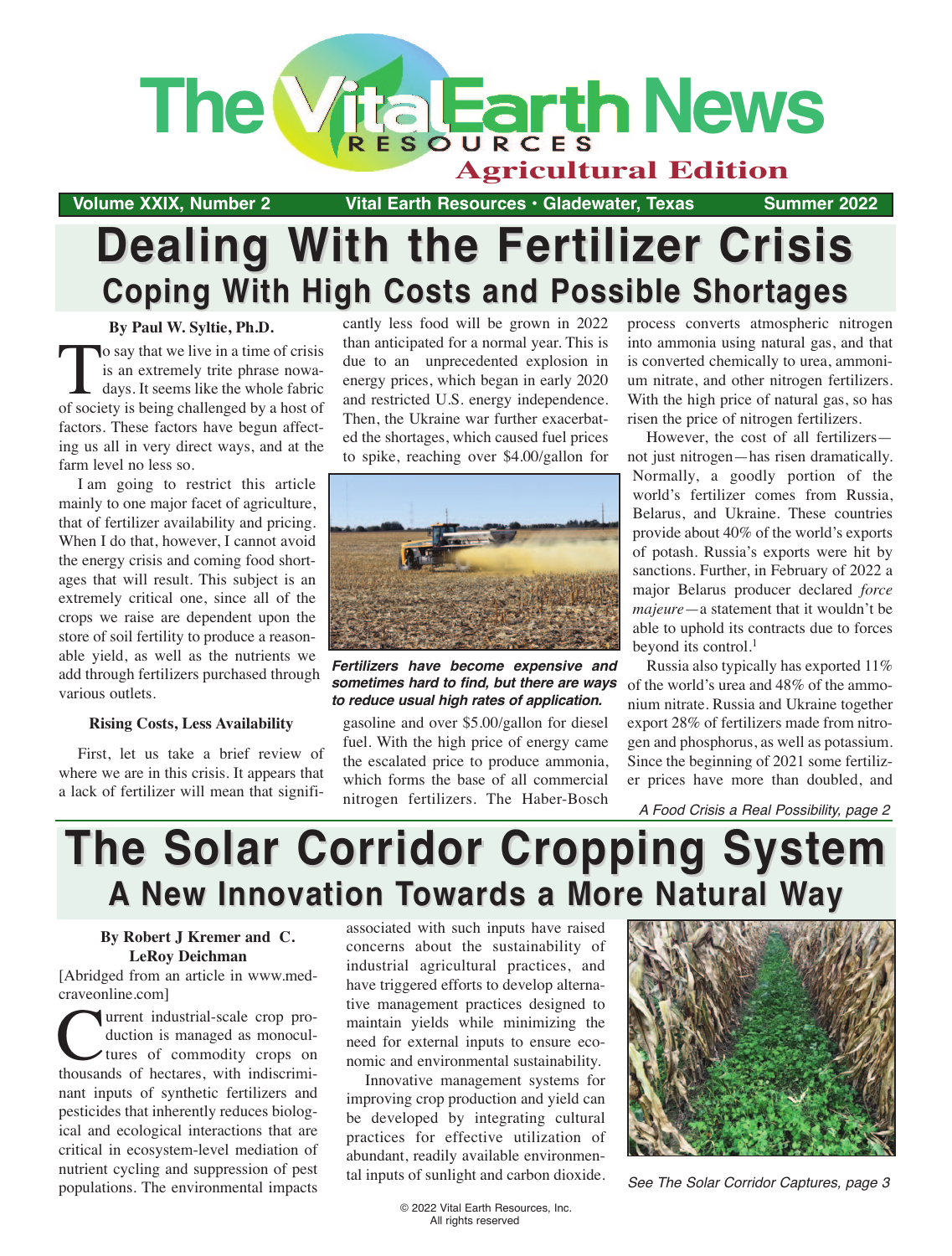# **A Food Crisis a Real Possibility**

#### Continued from page 1

some have more than tripled. In Peru the costs have increased almost four-fold, imperiling the rice crop there since some farmers cannot afford the cost and may not even plant.2

One market expert stated that potash traded in Vancouver was priced at about \$210/metric ton at the beginning of 2021, but is now valued at \$565. He added that urea for delivery to the Middle East was trading at \$268 per metric ton on the Chicago Board of Trade in early 2021, and was valued at \$887.50 by early April.<sup>3</sup>

Of course, inflation is playing a direct part in the rise of all prices across the board. As of the writing of this article, the inflation rate is between 8 and 9%, but it is probably much higher if food and fuel costs are plugged into this calculation.

Because of the rising costs, farmers in the United States will likely plant fewer acres of corn, a high-fertilizerinput crop, and revert to crops requiring less fertilizer such as soybeans.

#### **Less Fertilizer, Less Food**

Most crop varieties grown today have been bred to utilize high amounts of nitrogen fertilizer, and thus are prone to yield reductions if not fed their nutrient quotas. So, with reduced fertilizer availability and high costs, production levels will naturally drop; by how much is yet to be seen.

Farmers are also hit by three more major obstacles to reasonable profit prospects for 2022:

• The high cost of seeds, herbicides, and other plant protection chemicals

• The high cost of fuel to power their tractors and machinery

● The availability of tractors and other equipment, and their parts, to carry out field operations

Looking at all of these issues together, plus the following six points, there appears to be an approaching global food crisis:4

● Floods and droughts have caused drops in crop production in China, Russia, Brazil, the U.S., and other nations.

• Economic sanctions against Russia

are causing a disruption of food and fertilizer exports.

● War in Ukraine is limiting 2022 plantings of wheat, corn, soybeans, and other crops.

• Shipping out of the Black Sea ports, such as Odessa, is being severely limited, disrupting exports of grains.

• Petroleum production in the U.S. has been substantially diminished.

• Global fiat currency money printing has expanded, spiking food inflation.

All over the world, far less fertilizer will be used in 2022, which means that less food will be grown.

During a recent interview with Tucker Carlson, farmer Ben Riensche warned that Americans could soon be paying a thousand dollars more a month for their groceries. "Soaring fertilizer prices are likely to bring spiked food prices. If you're upset that gas is up a dollar or two

## **Goals of Regenerative Agriculture**

**1. Incorporate natural processes into the program, such as nutrient cycling, nitrogen fixation, and pestpredator relationships**

**2. Reduce the use of off-farm inputs that have the greatest potential to harm the environment, or the health of farmers and consumers**

**3. Match the cropping patterns, productive potential, and limitations of soils to ensure long-term sustainability at current production levels**

**4. Improve farm management and the use of soil, water, energy, and biological resources to insure profitable and efficient production**

a gallon, wait until your grocery bill is up \$1,000 a month, and it might not just manifest itself in terms of price. It could be quantity as well. Empty Shelf Syndrome may be starting."5

#### **Reducing Fertilizer Dependency**

What can farmers do to help overcome these barriers to food production? Here are two key solutions:

**(1) Produce more on-farm nitrogen and rely less on off-farm inputs.**

**(2) Utilize technologies, such as**

#### **biostimulants, that improve the efficiency of fertilizers currently used.**

We can hearken back to an extensive 1989 study produced by the National Academy of Sciences entitled *Alternative Agriculture*. <sup>6</sup> This study revealed the benefits of a spectrum of farming systems, ranging from organic farming that attempts to use no purchased synthetic chemical inputs, to those that utilize prudently targeted chemicals for specific needs. These systems can be termed biological, lowinput, regenerative, and sustainable. All of these systems include the goals shown within the box in the center of this page.

While these alternative farming practices typically require more information, trained labor, time, and management skills per unit of production than conventional farming, the rewards in cost reductions are impressive.

According to the report, "Well-managed alternative farming systems nearly always use less synthetic chemical pesticides, fertilizers, and antibiotics per unit of production than comparable conventional farms. Reduced use of these inputs lowers production costs and lessens agriculture's potential for adverse environmental and health effects without necessarily decreasing and in some cases increasing—per acre crop yields and the productivity of livestock management systems."7

#### **Biostimulant Applications**

Another excellent way to improve fertilizer—especially nitrogen—efficiency is to apply a biostimulant, which costs relatively little and can improve efficiency of use markedly. The usual program is to reduce the fertilizer application rate by 10 to 30% of the usual rate for an optimum yield potential, and apply the product to the seeds or in-furrow at planting, and then once more to the leaves later on. With a product like Vitazyme, yields have not been reduced by restricting nitrogen levels, and in some cases even increased.

The reason that such efficiency improvements can be achieved is due to the stimulation of photosynthesis, which leads to greater energy translation into

Continued on page 3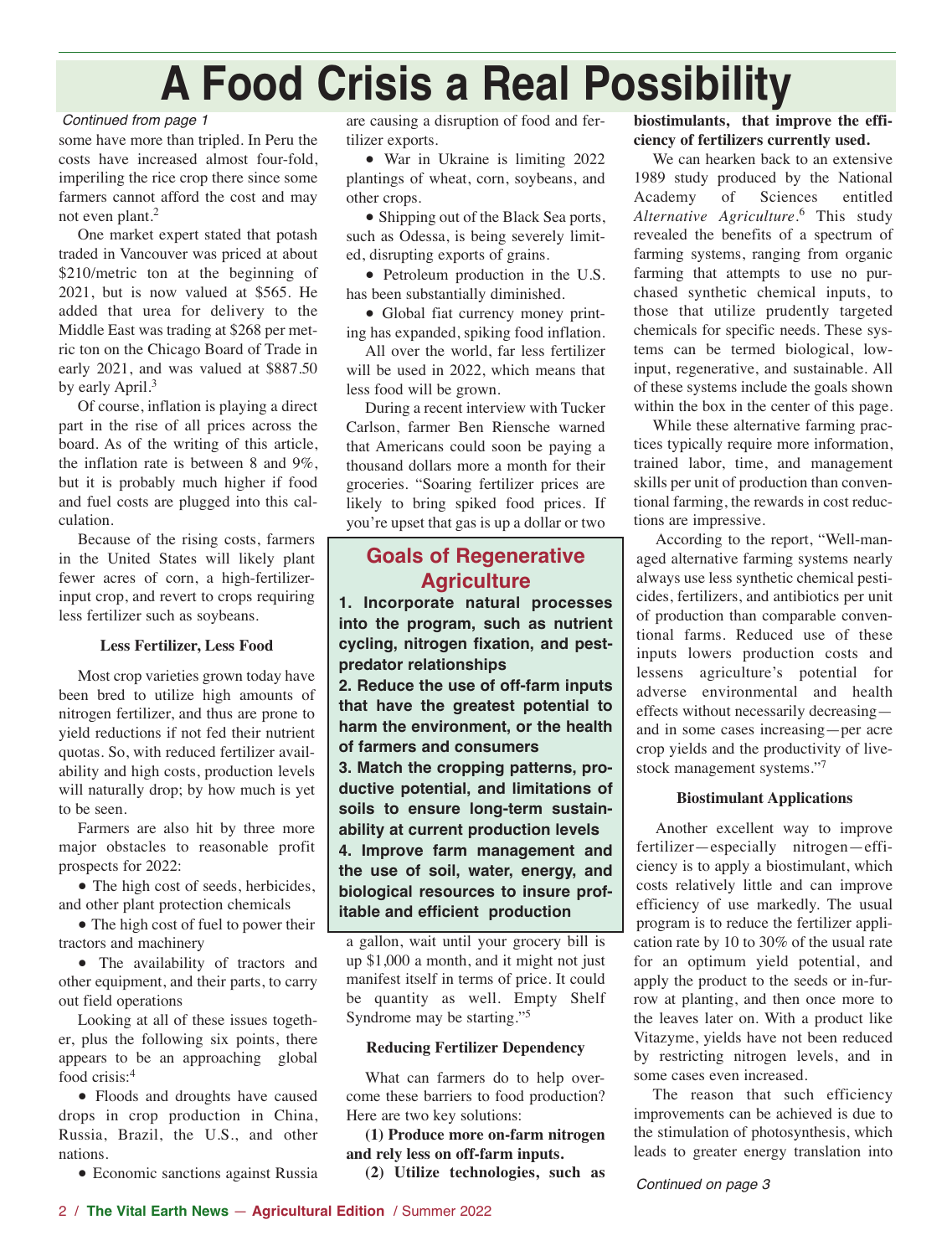#### Continued from page 2

the rhizosphere, where an array of microbes — bacteria (including nitrogen fixing Rhizobium), fungi (including mycorrhizae), algae, protozoa, and actinomycetes — proliferate to convert nutrients into available forms. This natural process is accelerated by applying compounds like brassinosteroids to the plant.

There are ways to improve fertilizer use in the face of the current crises facing farmers, but there are things you can do to help alleviate the bite, and without sacrificing yields. Some of the changes take time, but efforts to conform with nature's laws are well worth the effort!  $\Box$ 

#### **Footnotes**

1, 2, 3, 5. M. Snyder, April 7, 2022, 2. Anonymous, Mixed Farming, *www.thewashingtonsatndard.com.*

4. J. Patrick, April 18, 2022, *www.lawenforcementtoday.com.*

6, 7. National Research Council, *Alternative Agriculture*, National Academy Press, Washington, D.C., 1989.

# **A Garden, or War: Which?**

This provocative title is actually not far off the mark. As British troops closed in on New York City in the fall of 1776, General George Washington

had something crucially important on his mind. Congress had ordered him to hold the city, but on the eve of the battle, he set aside his maps and documents and began a letter to the steward of his estate, Mount Vernon, detailing the construction of a new garden.

According to Andrea Wulf, author of *Founding Gardeners: the Revolutionary Generation, Nature, and the Shaping of the American Nation*, "What is more remarkable than the timing, really, is that he's asking for only native species ... as if he wants to create an all-American garden where no English tree is allowed to claw its roots in the soil."

The Founding Fathers — George Washington, Thomas Jefferson, John Adams, and James Madison were all avid — even obsessive — gardeners.

**John Adams**

new way to collect and use manure in his gardens. Jefferson treasured the seeds brought back by the Lewis and Clark expedition and tried them all out at Monticello. Adams loved to get his hands dirtied in the soil, and work in his garden;

Washington dreamed up a

it soothed his sometimes vitriolic temper.

The connection with the soil was a central part of the founders' vision, Wulf says in her book. "They all agree that agriculture should be the foundation of the American republic .... They believe that the independent, small-scale farmer ... is really the foot soldier of the infant nation." $\Box$ 

# **The Solar Corridor Captures More Light**

#### Continued from page 1

One such management approach is based on wide-row spacing of single or twin narrow rows of tall-stature crops (i.e., maize [*Zea mays* L.]), forming a corridor to provide more uniform vertical distribution of incident sunlight available to all chloroplasts within fully exposed leaves. This solar corridor planting system (SCPS) increases availability of sunlight to plants in all rows in the field.

The SCPS is a novel planting arrangement and method that rearranges the spatial positioning of plants in an alternative crop architecture designed to maximize the capture of solar radiation and carbon dioxide to improve crop growth and yield. In practice, the SCPS uses wide rows of a main crop, combined with inter-row planting of either a compatible cash crop or non-cash crop such as a cover crop or forage species, to maximize use of light and other resources by the main crop. The SCPS is an advancement of the strip intercropping design, which is based on cultivating two or more crops simultaneously in different strips across the field for greater use of resources including solar radiation, water, and nutrients compared with either of the component crops grown in monoculture....

Because light energy initiates the photochemical processes required for photosynthesis, incident solar radiation provides a most productive low cost and abundant form of light as well as atmospheric carbon dioxide needed for essential



*Despite having fewer rows, corn yields with the SCPS can equal or exceed complete row plantings due to better sunlight and CO2 interception.*

carbon compounds.... Determination of optimum plant densities for the most efficient capture of solar radiation has been challenging since the early days of crop production research. Current high-yield production systems based on planting dense, mono-cropped fields use a fraction of the available supply of incident sunlight and atmospheric carbon dioxide. In most production systems, maize leaf canopies intercept between 59 and 79% of the incident photosynthetically active radiation (PAR), which suggests inadequate leaf area is available for efficiently capturing radiation. However, maximum grain yield could be achieved when leaf canopies intercepted 95% PAR due in part to using hybrids selected for large leaf area regardless of row spacing or plant population size.

Early research also suggested that maize hybrids respond differently to plant population density due to differences in photosynthetic effectiveness under low light conditions. Some modern maize hybrids selected for high radiationuse efficiency (RUE) show increased dry matter accumulation at all growth stages through the grain-filling period, and thus provide a basis for selection of hybrids for efficient use of solar radiation in the SCPS....

Although the primary focus of the See Intercropped Species Gain, page 7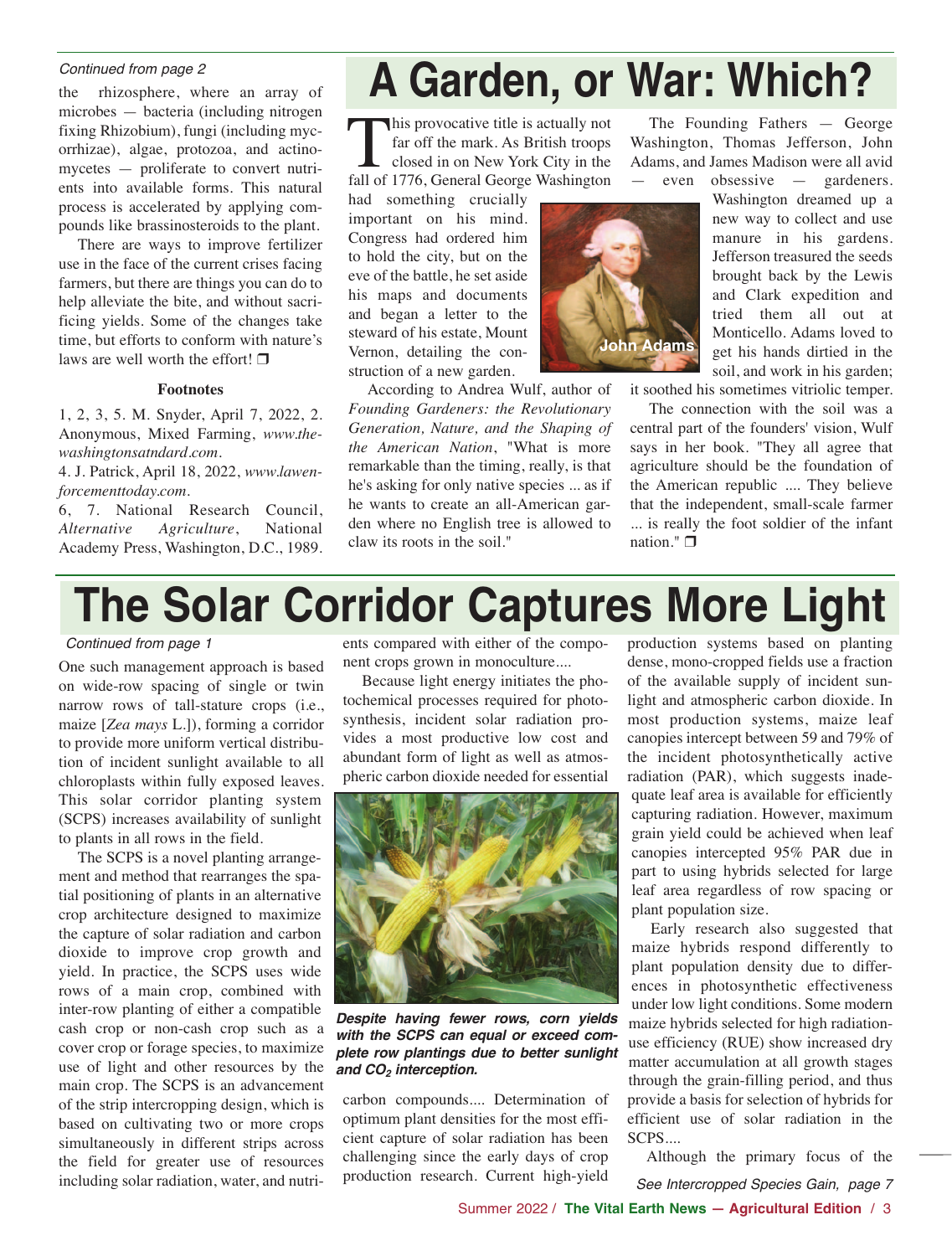# **15-Minute Soils Course 15-Minute Soils Course**

## **Lesson 55: The Essentiality of Soils for Civilization**

The causes of the rise and survival of civilizations of men is a topic that has been written about and debated by countless authors, beginning with the most ancients texts. The earliest source is the Bible, which states that reverence and obedience to the Creator is the prime cause for the prosperity and longevity of a nation. This is stated emphatically in Leviticus 26:3-4, where it says, "If you walk in My statutes and keep my commandments, and perform them, then I will give you rain in its season, the land shall yield its produce, and the trees of the field shall yield thier fruit". The nation would have abundant

food, peace and safety, freedom from war, and prosperity of field, families, and livestock. On the other hand, failure to obey the Creator would result in disease, failure of timely rains, crop failures, famine, all sorts of calamities, and finally captivity of the nation by foreign aggressors (Deuteronomy

28:15-68). The success of the nation depended on a moral code of selfless serving, hard work, and respect for the Creator and His laws.

Other sources have pointed towards the moral decay of a people as being a cause of the collapse of civilizations, one of several causes that include war, political corruption, economic maladjustments, the deterioration of the people—and poor leadership. Vernon Carter and Tom Dale in Topsoil and Civilization, Edward Hyams in Soil and Civilization, and Walter Lowdermilk in Conquest of the Land Through 7,000 Years, for example, support these claims for why a once-thriving nation will eventually begin to decline, and finally be extinguished after a few hundred years.

While it is the Creator's contention that the abrogation of moral laws on the part of the citizenry is the trigger to national decline, how does this actually happen? The answer ties directly to what a self-serving, amoral population and its government does to the land. The farmers and tenders of the natural resources of the land focus on one major point: Exploit those resources for the sake of enriching oneself in the short term rather than conserve them for future generations. As one author put it, "Civilized man has marched across the face of the earth and left a desert in his footprints."

First of all, what is civilization? It is a condition of mankind coexisting with the environment in such a way that progress in his affairs results. This requires that a *surplus* of the things beyond what is actually needed to live—food, clothing,

> and shelter—are produced to give opportunity for education, the arts, engineering and manufacturing projects, and in the modern age, technology and communications. To achieve this surplus, the farmers, fishermen, miners, and loggers must produce enough to release themselves and others

from merely searching for food and shelter.

To achieve these surpluses of the essentials, there must be fertile soils and a dependable water supply, both of which are found in abundance in the ancient "cradles of civilization" in the Nile Valley, Mesopotamia, and the Indus Valley. In all three of these areas there was, and still is, (1) fertile soil, (2) a dependable water supply for irrigation, and (3) relatively flat land and little rain that did not allow for erosion.

Other nations throughout history, such as Rome, Medo-Persia, Greece, and in more modern times, Germany, France, England, and the United States have had to produce their crops oftentimes on sloping lands that are watered by rainfall. Rainfall on unprotected soils causes soil erosion, and over time this loss of soil and its fertility leads to reduced yields and a reduction

## **1. War 2. Moral decay 3. Political corruption 4. Economic maladjustment 5. Deterioration of the people**

**6. Poor leadership**

**Reasons for the Decline of Civilizations**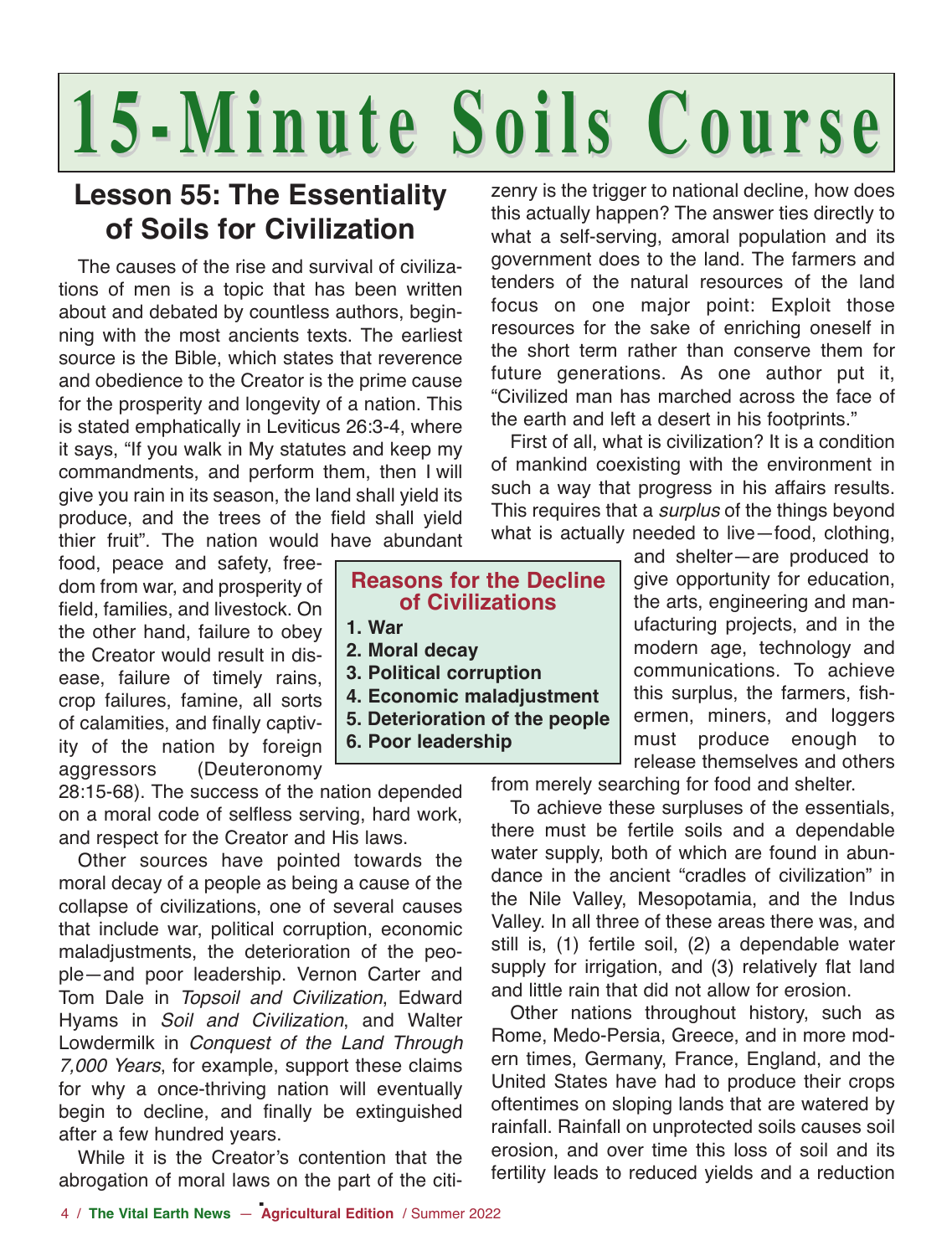# **15-Minute Soils Course 15-Minute Soils Course**

in the nutritional quality of the food grown on it. Even so, as long as the soils remained fertile and productive, the nation usually endured through wars, poor leadership, civil disorder, and other calamities.

Inflation and other government-inspired effects can pressure farmers to maximum yields, and efforts to conserve soils and build fertility is sacrificed for the sake of short-term gains, and the need to survive the economic squeeze placed upon them: high costs of fuel and fertilizer, taxes, and land itself. In modern times, as in times past, such pressures upon farmers, ranchers, loggers, and fishermen have resulted in practices such as clean tillage and clear cutting, which leave the soil uncovered at times and susceptible to erosion by both rainwater and wind; witness the terrible dust storms of the 1930s in Oklahoma, Texas, and Kansas.

Moreover, the breeding of crop varieties such as hybrid corn, canola, and semi-dwarf wheat, which require high inputs of fertilizers (especially nitrogen), has made the farmers totally dependant upon agribusiness industries that produce the seeds, manufacture the fertilizers, and produce the tractors and machinery that are required to grow the crops. Because of these modern agribusiness innovations, the nutritional value of the crops has diminished as hybrids and GMO varieties contain fewer minerals, vitamins, and high-quality protein than their openpollinated counterparts. Coupled with extensive pesticide and herbicide use, and food processing, the health status of the people is seriously compromised, resulting in increases in diseases such as cancer and heart disease.

Thus, we can see the connection between rejecting moral laws that would lead farmers to grow high quality crops for health, clear thinking, and proper judgement of the people, and the collapse of the nation from a series of complex and interrelated causes. The soil, and the yields and quality of production from it, relate directly to the strength of the people living on it, and the trajectory of their civilization. The surplus production from fertile, vibrantly rich soils leads to people who are able to fend off the ravages of war, poor leadership, political corruption, and economic maladjust-



ments. Truly, all new wealth comes from the soil, as Carl Wilken revealed in his book All New Wealth Comes from the Soil. Soil fertility is the heartbeat of all civilizations, as the lessons of history dramatically show.  $\Box$ 

### **See How Much You Learned**

1. The major force that gives strength and success to a nation is its soil fertility. T or F.

2. Civilizations decline because of a. poor leadership, b. war, c. fertile soils, d. economic trials. 3. For civilization to exist, it is required that there be a contracted basic needs provided.

4. The ancient cradles of civilization thrived because of a. a dependable water supply, b. flat land, c. fertile soils.

5. Carl Wilken in his book claimed that all new wealth for a nation comes from the

6. Even if a nation is assaulted by many setbacks, even war, it will likely survive if its soils remain fertile and productive. T or F.

7. The oldest reliable source concerning the rise or fall of civilizations is the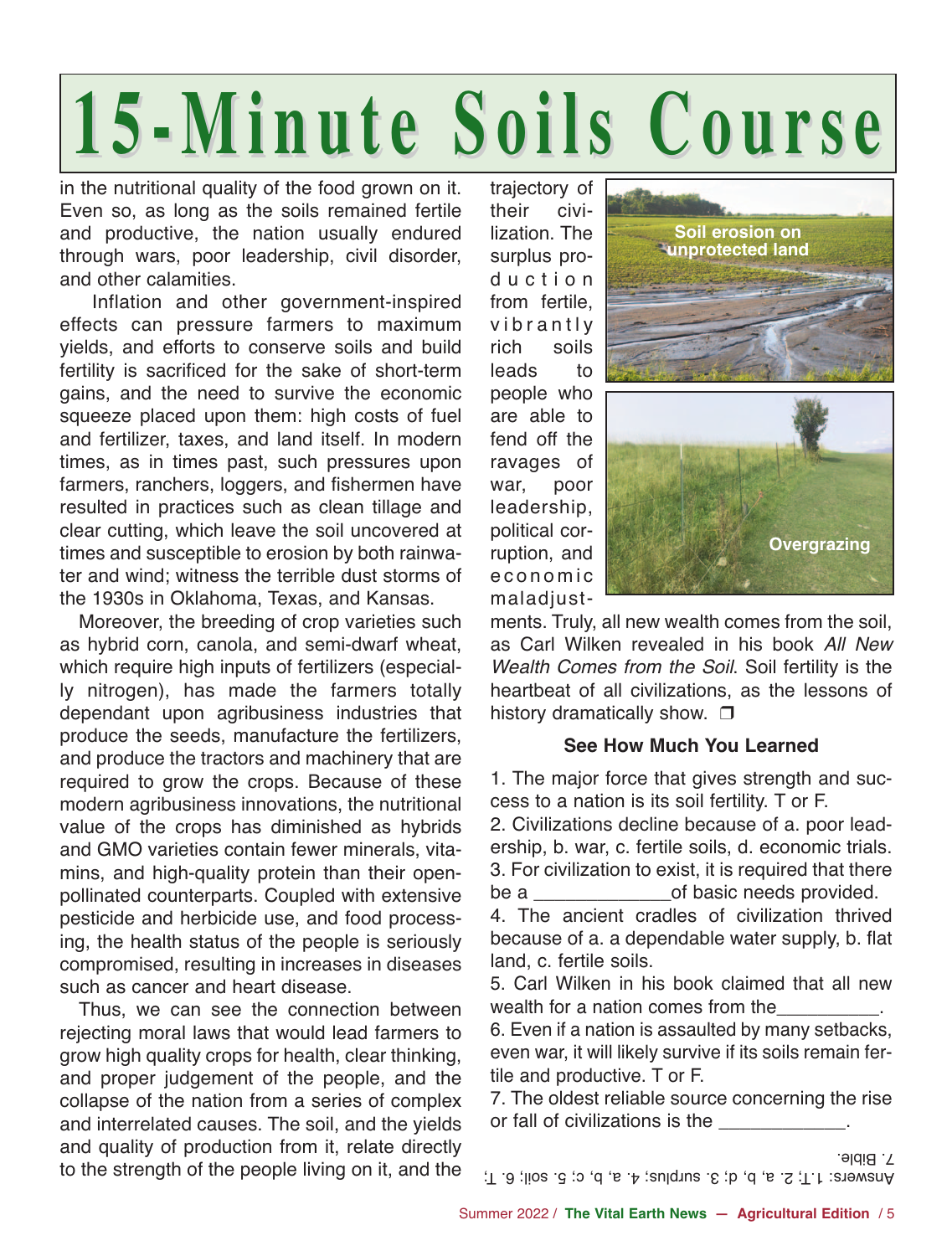# **Inter-Cropped Species Give Benefits Inter-Cropped Species Give Benefits**

SCPS is to improve grain yield of the main crop (i.e., maize), the inter-cropped species have important implications for soil conservation, fertility management, soil organic matter maintenance, pest suppression, and soil health. Cover crop mixtures including legumes in intercrop combinations may serve as nitrogen fertilizer resources for the main crop, and minimize chemical fertilizer inputs and their potential environmental impacts. Cover crops integrated into the SCPS may further promote soil microbial biomass and biodiversity including soil mycorrhizal fungi that associate with numerous crops to enhance nutrient acquisition, disease resistance, and drought tolerance....

The inter-cropped species may reduce damage to main crops by insect pests and simultaneously suppress weeds through potential allelopathy. Such interactions may provide yield stability for the main crop because the crop mixture in the SCPS maximizes light capture and water and nutrient use, and thus a more efficient resource utilization strategy by limiting competition by weeds.

Proper management of the complexity of an intercropping system such as the SCPS will accommodate the physical, biological, and ecological interactions between the crop components to maximize biomass and grain yields while contributing to essential ecological services, including nutrient cycling, biological pest control, water and soil conservation, and soil health. The keys to effective management in the SCPS are,

*(1) selection of maize hybrids responsive to the solar corridor planting arrangement to fully utilize radiation, and*

*(2) compatible inter-crop species that do not interfere with maize, yet provide the benefits of a secondary crop in grain or forage yields or for soil improvement and conservation.*

The solar corridor is a paradigm shift for crop production that allows direct access of more leaf chloroplasts to incident sunlight over a longer period of time. Limited field trials have shown the potential for increased maize yields of specific hybrids.

Early work with the SCPS demonstrated that specific maize hybrids could be selected for high yield performance; however, seed sources of these classical hybrids are limited or have disappeared as alternative germplasm has been developed for current industrial maize production. Screening of modern hybrids for high yields is critical for the SCPS to be operational in conventional crop produc-

tion settings. Replicated studies on the solar corridor crop system paired with conventional production systems across various crop production regions and major soil groups is needed to validate the SCPS protocol. We believe the SCPS readily offers a solution for improving diversification of crop production systems, which provides more efficient utilization of soil nutrients, improves soil organic matter and soil structure, suppresses weeds and insect pests, reduces chemical inputs, and improves environmental health relative to current monocropping systems.

Although a perceived risk is often associated with adopting diversified systems, farmers who decide to implement this approach for crop production and deliberately follow management practices required to fully exploit the benefits of the system reduce their risk considerably. Knowledgeable producers can adapt the solar corridor to fit their crop production system for consistent and economic yields while maintaining environmental sustainability.  $\Box$ 

Kremer RJ, Deichman CLR. The solar corridor: a new paradigm for sustainable crop production. Adv Plants Agric Res. 2016;4(3):273-274.

# **The Single Best Thing to Improve Soil**

**By Pau.l W. Syltie, Ph.D.**

**O**f the many management practices<br>a farmer can control to produce<br>top yields of high quality crops,<br>while reducing or eliminating soil erosion a farmer can control to produce top yields of high quality crops, while reducing or eliminating soil erosion and assuring the maximum intake of rainfall, it is imperative that tillage be reduced dramatically. Why do I say this?

Of all the practices that conventional agriculture has used since the development of modern farming methods, tillage by use of the moldboard plow, field cultivators, disks, and other tillage tools which disrupt and overturn the topsoil, and usually leave it relatively bare of residues, has done more damage to our soil resources in the United States than any other practice.

What are the consequences of these practices? Take a look at the information box and see what damage tillage does to

### **Damage from Tillage**

**1. Soil structure, so essential for air and water movement, is ruptured. 2. Communities of microbes and other soil flora and fauna, essential for critical nutrient transformations, are disrupted.**

**3. Soil organic matter, the "heartbeat of soil fertility," is exposed to the air and rapidly oxidized, leading to reduced levels, poorer structure, slower water infiltration and greater erosion, and loss of fertility. 4. Compaction is increased, making root penetration more difficult and reducing nutrient uptake.**

the soil. As farmer Steve Groff of Lancaster County, Pennsylvania stated, "Tillage is a disaster for the soil. It's like a hurricane coming through."

For alternatives to the tillage methods that are commonly used today, consider the following.

**NO-TILL.** Planting is done in untilled soil with crop residues left on the surface. Heavy soils that are not well-drained may have difficulty with this method, and soils do not warm up as quickly in the spring.

**VERTICAL TILLAGE.** Disks chop the residue in the top 1 to 4 inches, leaving residues on the surface.

**STRIP TILLAGE.** Only a 7 to 10-inch strip is tilled for planting, leaving the interrow area untouched.

The ultimate solution to the tillage problem is to grow perennial crops, so no tillage is required whatsoever once the crop is established. While some progress has been made in this direction, seed producers to have little incentive to do so.  $\Box$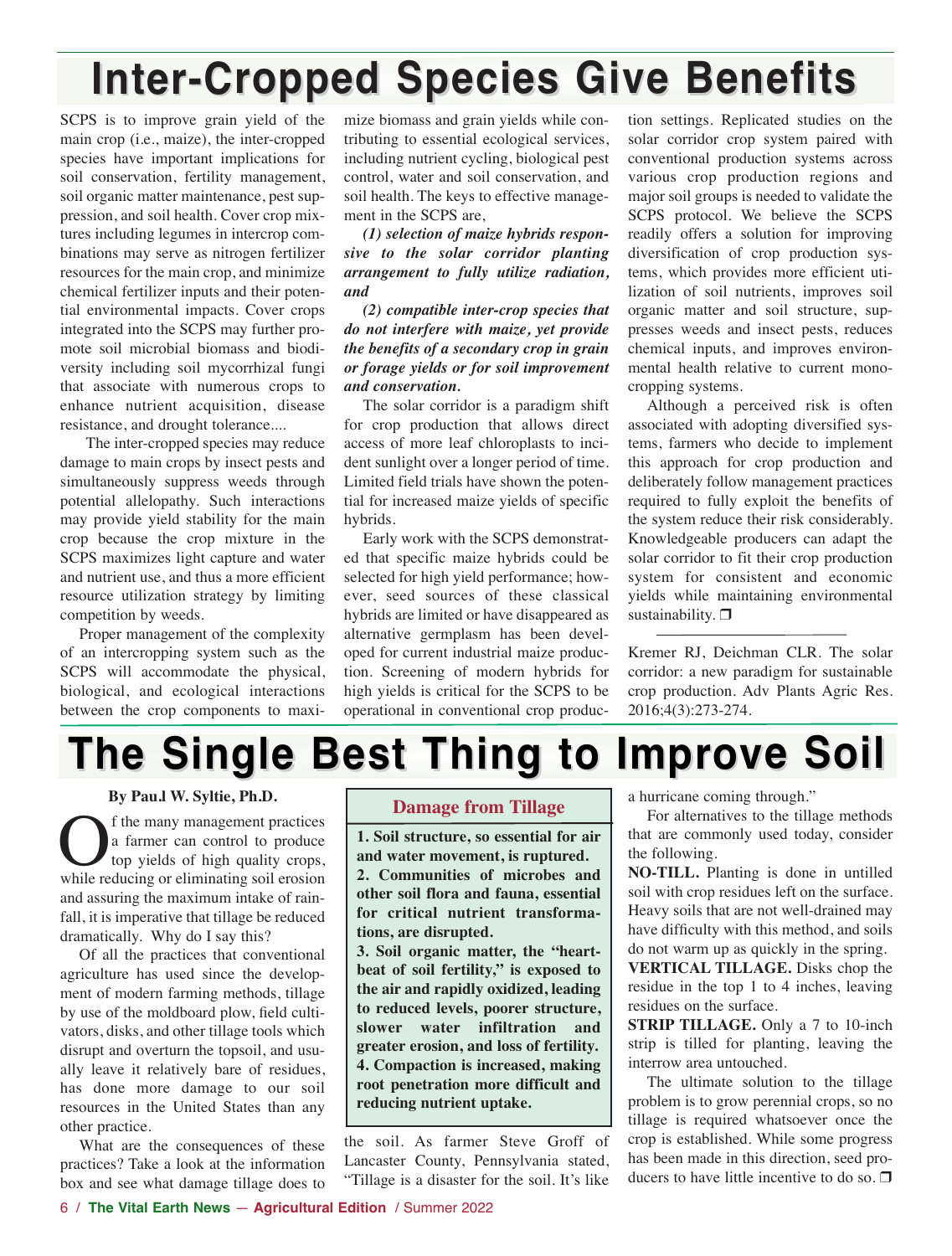# **More Frequent and Intense Storms More Frequent and Intense Storms Cause Heavier Rain in Central U.S. Cause Heavier Rain in Central U.S.**

#### **By the DOE/Pacific Northwest National Laboratory**

Intense storms have become more frequent and longer-lasting in the Great Plains and Midwest in the last 35 years. What has fueled these storms? The temperature difference between the Southern Great Plains and the Atlantic Ocean produces winds that carry moisture from the Gulf of Mexico to the Great Plains, according to a recent study in *Nature Communications*.

"These storms are impressive," said atmospheric scientist Zhe Feng at the Department of Energy's Pacific Northwest National Laboratory (PNNL). "A storm can span the entire state of Oklahoma and last 24 hours as it propagates eastward from the Rocky Mountain foothills across the Great Plains, producing heavy rain along the way."

Understanding how storms changed in the past is an important step towards projecting future changes. The largest storms, especially, have been challenging to simulate.

"These storms bring well over half of the rain received in the central U.S. in the spring and summer," said atmospheric scientist Ruby Leung, a coauthor with Feng and others at PNNL. "But almost no climate model can simulate these storms. Even though these storms are big enough for the models to capture, they are more

## **Statement of Purpose**

**Tital Earth Resources is a**<br>for-profit private corpo-<br>ration dedicated to the for-profit private corpodevelopment, production, and sale of top-quality, ecologically<br>sound horticultural and agricultural products. *The Vital Earth News* is a periodic publication of Vital Earth Resources to inform customers and other interested parties about our products and programs, and to educate our readership on criti- cal issues facing growers today and in the future.

complicated than the smaller isolated thunderstorms or the larger frontal rainstorms that models are wired to produce."

Previous research had found more heavy springtime rain falling in the central United States in recent decades, but scientists did not know what types of storms were causing the increase. Different storm types might respond in



*A severe storm approaches in eastern South Dakota in the spring of 2022.*

their own unique ways ... so the PNNL researchers set out to find out.

To do so, the team worked out a way to identify storms called mesoscale convective systems. This type of storm develops from smaller convective storms that aggregate to form the largest type of convective storms on Earth.... Feng transformed well-established satellite detection methods into a new technique that he then applied to rainfall measured by

radars and rain gauges for the past 35 years. This allowed the researchers to identify thousands of the large convective storms and their rainfall east of the Rocky Mountains.

The results showed the frequency of very long-lasting ones increased by about 4 percent per decade, most notably in the northern half of the central region -- just below the Great Lakes. The researchers rated the storms that produced the top five percent of rainfall as extreme events and saw that extreme events have become more frequent in the last 35 years.

But what contributes to the changes in the frequency and characteristics of mesoscale convective systems? To find out, the researchers analyzed the region's meteorological environment. They found that the Southern Great Plains warms more than the ocean does.

This difference in temperature creates a pressure gradient between the Rocky Mountains and the Atlantic Ocean that induces stronger winds that push moisture up from the Gulf of Mexico. The warmer and moister air converge in the Northern Great Plains, where it falls in massive storms.

"Flooding depends not only on precipitation intensity and duration, but also how much water the ground can hold," said Leung.

[Condensed from *www.sciencedaily*.com.]

## **For further information ...**

**Stay tuned to our website for the next edition of** *The Vital Earth News***! You can find current and back issues at** *vitalearth.com/vernews,* **and keep up to date with the latest information, product news, and announcements at** *vitalearth.com/newsandevents***. If you are interested in purchasing our products, or for other correspondence, please email us at** *info@vitalearth.com***.**

**Please include the following in your request:**

**Name:**

**Location:**

**Message:** 

**Thank you! The Team at Vital Earth Resources, Inc.**